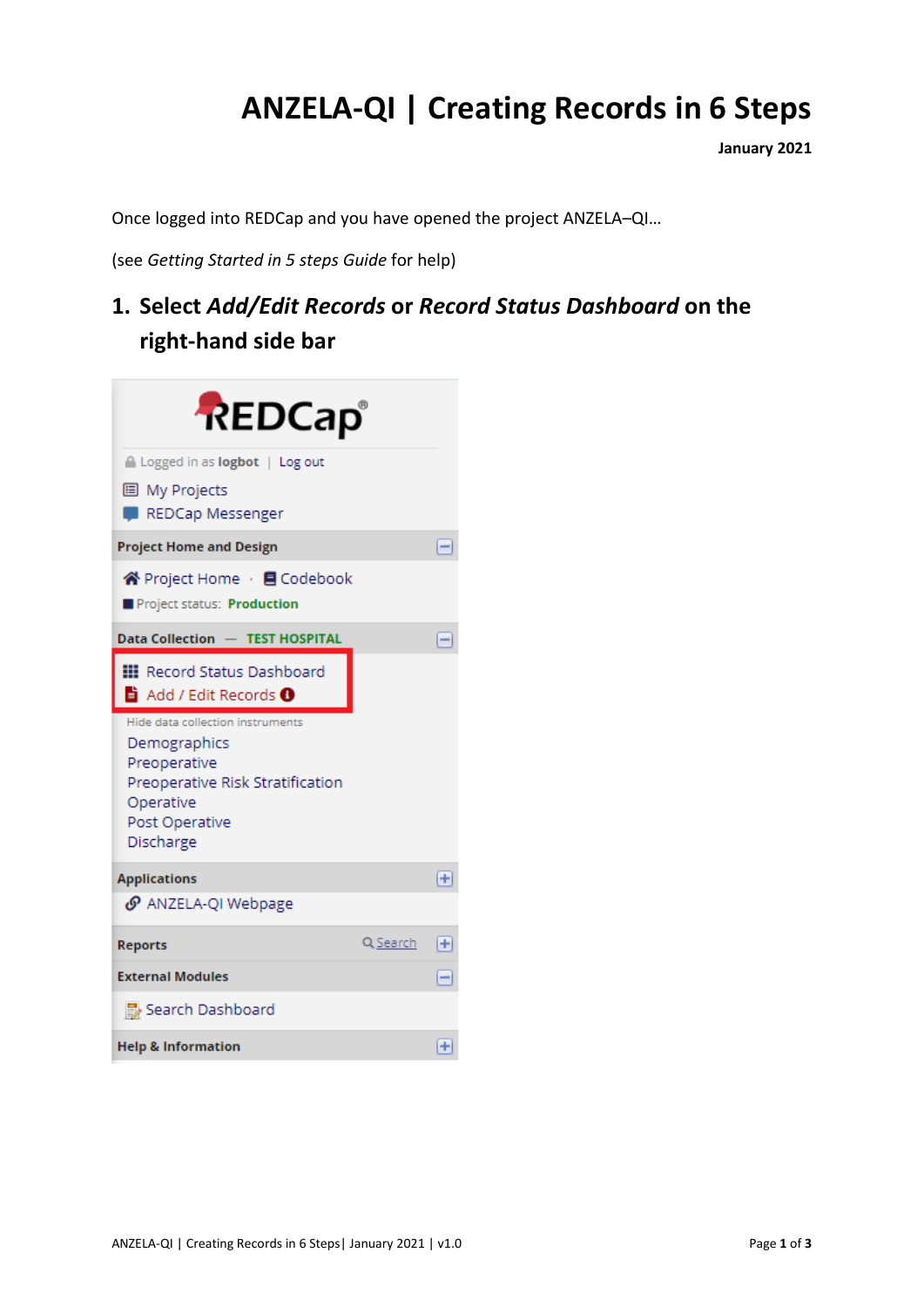## **2. From Add/Edit Records, select "Add new record"**

| New Record |                |  |
|------------|----------------|--|
|            | Add new record |  |
|            |                |  |
|            | Search         |  |
|            |                |  |

Or from *Record Status Dashboard*, select *"+ Add new record"*

|                                     | Dashboard displayed: [Default dashboard] $\blacktriangleright$            |
|-------------------------------------|---------------------------------------------------------------------------|
|                                     | Displaying record   Page 1 of 1: "1-1" through "9" $\vee$   of 24 records |
| $\blacktriangleleft$ Add new record |                                                                           |

The *Record Home Page,* will then list 6 forms that are required to be completed for ANZELA-QI (Demographics, Preoperative, Preoperative Risk Stratification, Operative, Post Operative and Discharge)

## **3. To start entering data select** *Demographics…*

…by clicking on the **grey status circle** to the right-hand side of the name.

| <b>NEW Record ID 4</b>            |               |  |
|-----------------------------------|---------------|--|
| <b>Data Collection Instrument</b> | <b>Status</b> |  |
| Demographics                      |               |  |
| Preoperative                      |               |  |
| Preoperative Risk Stratification  |               |  |
| Operative                         |               |  |
| Post Operative                    |               |  |
| Discharge                         |               |  |